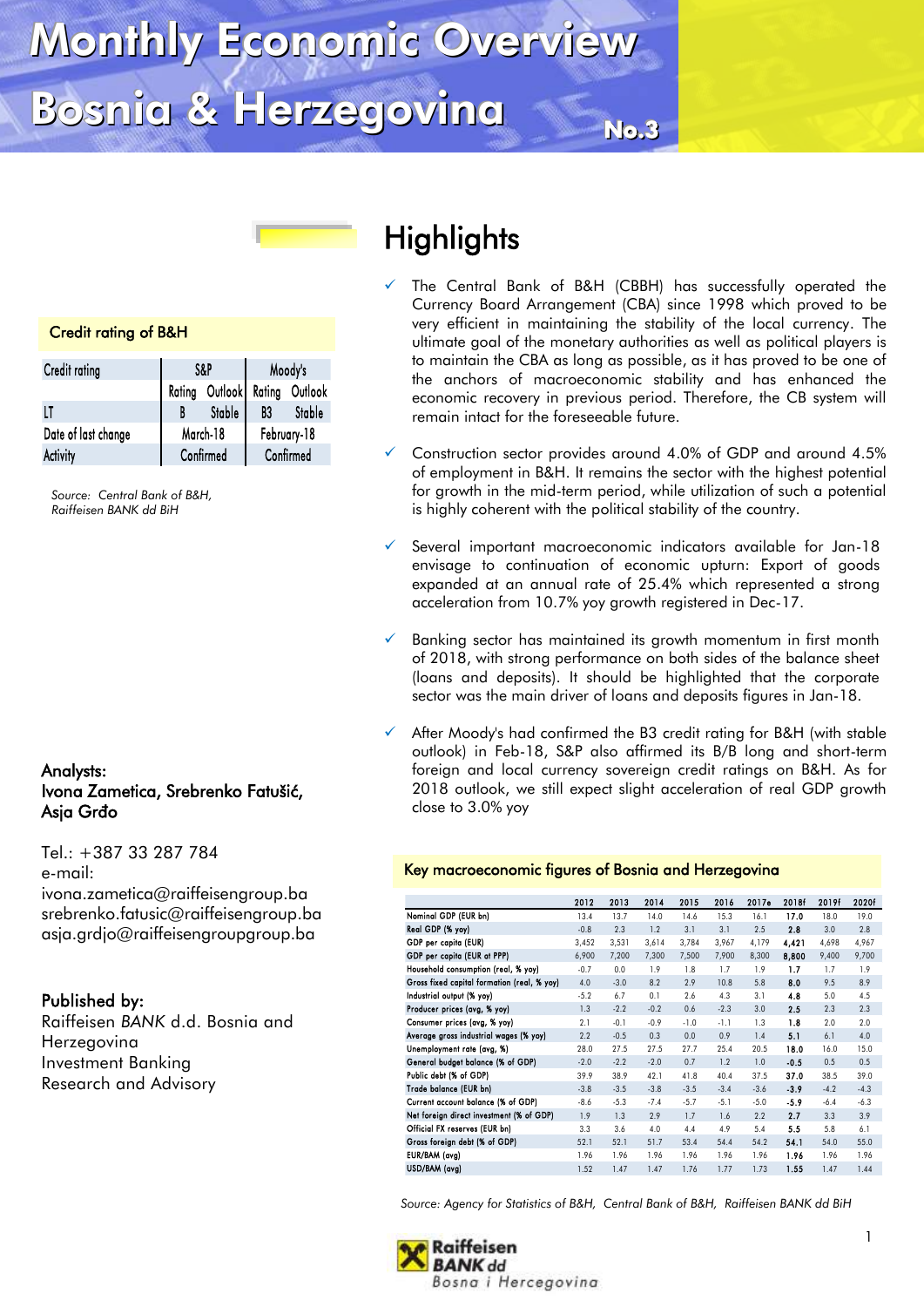#### Key macroeconomic and banking sector indicators of Bosnia and Herzegovina

|                                             | 2008    | 2009    | 2010    | 2011    | 2012    | 2013    | 2014    | 2015    | 2016             | 2017e            | 2018f   |
|---------------------------------------------|---------|---------|---------|---------|---------|---------|---------|---------|------------------|------------------|---------|
| GDP and real economy                        |         |         |         |         |         |         |         |         |                  |                  |         |
| Nominal GDP (EUR bn)                        | 13.0    | 12.7    | 13.0    | 13.4    | 13.4    | 13.7    | 14.0    | 14.6    | 15.3             | 16.1             | 17.0    |
| Real GDP (% yoy)                            | 5.4     | $-3.0$  | $0.9$   | 1.0     | $-0.8$  | 2.3     | 1.2     | 3.1     | 3.1              | 2.5              | 2.8     |
| Nominal GDP per capita (EUR)                | 3,336   | 3,248   | 3,328   | 3,448   | 3,452   | 3,531   | 3,614   | 3,784   | 3,967            | 4,179            | 4,421   |
| Industrial output (real, % yoy)             | 7.3     | $-3.3$  | 1.6     | 5.6     | $-5.2$  | 6.7     | 0.1     | 2.6     | 4.3              | 3.1              | 4.8     |
| Retail trade index (real, % yoy)            | n.a.    | n.a.    | n.a.    | n.a.    | n.a.    | 4.5     | 1.8     | 7.8     | $7.0\,$          | 5.1              | 6.1     |
| Household consumption (real, % yoy)         | 5.3     | $-4.5$  | 0.1     | $-0.2$  | $-0.7$  | 0.0     | 1.9     | 1.8     | 1.7              | 1.9              | 1.7     |
| Gross fixed capital formation (real, % yoy) | 14.9    | $-28.3$ | $-15.6$ | 14.1    | 4.0     | $-3.0$  | 8.2     | 2.9     | 10.8             | 5.8              | 8.0     |
| Exports of goods and services (real, % yoy) | 1.2     | $-3.2$  | 13.9    | 4.6     | 0.1     | 7.8     | 4.2     | 6.8     | 9.5              | 10.1             | 8.0     |
| Imports of goods and services (real, % yoy) | 10.1    | $-14.3$ | 2.5     | 2.9     | 0.7     | $-0.2$  | 7.7     | 0.7     | $7.0$            | 7.2              | 6.0     |
| <b>Balance of Payments</b>                  |         |         |         |         |         |         |         |         |                  |                  |         |
| C/A balance (EUR bn)                        | $-1.8$  | $-0.8$  | $-0.8$  | $-1.3$  | $-1.2$  | $-0.7$  | $-1.0$  | $-0.8$  | $-0.8$           | $-0.8$           | $-1.0$  |
| C/A balance (in % of GDP)                   | $-13.8$ | $-6.4$  | $-6.0$  | $-9.5$  | $-8.6$  | $-5.3$  | $-7.4$  | $-5.7$  | $-5.1$           | $-5.0$           | $-5.9$  |
| Secondary income (EUR bn)                   | 2.0     | 1.7     | 1.8     | 1.8     | 1.9     | 1.9     | 2.0     | 1.8     | 1.8              | 1.8              | 1.9     |
| Secondary income (in % of GDP)              | 15.0    | 13.5    | 13.9    | 13.5    | 14.0    | 13.8    | 14.5    | 12.5    | 11.9             | 11.2             | 11.9    |
| Net inflow of FDI (EUR bn)                  | 0.7     | 0.2     | 0.3     | 0.3     | 0.3     | 0.2     | 0.4     | 0.2     | 0.2              | 0.4              | 0.5     |
| Net inflow of FDI (in % of GDP)             | 5.2     | 1.4     | 2.1     | 2.6     | 1.9     | 1.3     | 2.9     | 1.7     | 1.6              | 2.2              | 2.7     |
| Export of goods (EUR bn)                    | 3.4     | 2.8     | 3.6     | 4.2     | 4.0     | 4.3     | 4.4     | 4.6     | 4.8              | 5.7              | 6.1     |
| Import of goods (EUR bn)                    | 8.3     | 6.3     | 7.0     | 7.9     | 7.8     | 7.8     | 8.3     | 8.1     | 8.3              | 9.3              | 10.0    |
| Trade balance (EUR bn)                      | $-4.9$  | $-3.5$  | $-3.3$  | $-3.7$  | $-3.8$  | $-3.5$  | $-3.8$  | $-3.5$  | $-3.4$           | $-3.6$           | $-3.9$  |
| Trade balance (in % of GDP)                 | $-37.5$ | $-27.5$ | $-25.7$ | $-27.8$ | $-28.2$ | $-25.4$ | $-27.5$ | $-24.0$ | $-22.6$          | $-22.5$          | $-22.8$ |
| Foreign reserves (EUR bn)                   | 3.2     | 3.2     | 3.3     | 3.3     | 3.3     | 3.6     | 4.0     | 4.4     | 4.9              | 5.4              | 5.5     |
| Prices, wages, unemplyoment                 |         |         |         |         |         |         |         |         |                  |                  |         |
| Consumer prices (avg, % yoy)                | 7.4     | $-0.4$  | 2.1     | 3.7     | 2.1     | $-0.1$  | $-0.9$  | $-1.0$  | $-1.1$           | 1.3              | 1.8     |
| Producer prices (avg, % yoy)                | 8.6     | $-3.2$  | 0.9     | 3.8     | 1.3     | $-2.2$  | $-0.2$  | 0.6     | $-2.3$           | 3.0              | 2.5     |
| Unemployment rate (avg, %)                  | 23.4    | 24.1    | 27.2    | 27.6    | 28.0    | 27.5    | 27.5    | 27.7    | 25.4             | 20.5             | 18.0    |
| Average monthly gross wages (EUR)           | 569.2   | 615.3   | 622.0   | 649.7   | 659.7   | 660.2   | 659.3   | 659.2   | 665.0            | 673.9            | 708.1   |
| Average gross wages (LCY, % yoy)            | 16.7    | 8.1     | 1.1     | 4.4     | 1.5     | 0.1     | $-0.1$  | 0.0     | 0.9              | 1.3              | 5.1     |
| <b>Fiscal position</b>                      |         |         |         |         |         |         |         |         |                  |                  |         |
| General budget balance (% of GDP)           | $-2.2$  | $-4.4$  | $-2.5$  | $-1.3$  | $-2.0$  | $-2.2$  | $-2.0$  | 0.7     | $\overline{1.2}$ | $\overline{1.0}$ | $-0.5$  |
| Public debt (% of GDP)                      | 29.0    | 33.4    | 37.4    | 38.0    | 39.9    | 38.9    | 42.1    | 41.8    | 40.4             | 37.5             | 37.0    |
| Public debt (EUR bn)                        | 3.8     | 4.2     | 4.9     | 5.1     | 5.3     | 5.3     | 5.9     | 6.1     | 6.2              | $6.0\,$          | 6.3     |
| External debt (EUR bn)                      | 2.2     | 2.7     | 3.2     | 3.4     | 3.6     | 3.8     | 4.2     | 4.3     | 4.4              | 4.2              | 4.4     |
| Internal debt (EUR bn)                      | 1.6     | 1.6     | 1.6     | 1.7     | 1.7     | 1.5     | 1.7     | 1.8     | 1.8              | 1.9              | 1.9     |
| <b>Banking sector indicators</b>            |         |         |         |         |         |         |         |         |                  |                  |         |
| Total Assets (EUR mn)                       | 10.6    | 10.6    | 10.6    | 11.0    | 11.2    | 11.8    | 12.3    | 12.8    | 13.3             | 14.3             | 15.3    |
| Total Assets (in % of GDP)                  | 81.3    | 83.2    | 81.9    | 81.9    | 83.6    | 86.1    | 87.9    | 87.3    | 87.3             | 89.2             | 90.4    |
| Total loans (EUR mn)                        | 7.2     | 7.0     | 7.2     | 7.6     | 8.0     | 8.2     | 8.4     | 8.6     | 8.8              | 9.3              | 9.9     |
| Total deposits (EUR mn)                     | 6.1     | 6.2     | 6.4     | 6.6     | 6.8     | 7.3     | 7.9     | 8.5     | 9.1              | 10.1             | 10.9    |
| Non-performing Loans (%) - NPL              | 3.1     | 5.9     | 11.4    | 11.8    | 13.5    | 15.1    | 14.2    | 13.7    | 11.8             | 10.8             | 9.8     |
| Return on Assets (%) - ROA                  | 0.4     | 0.1     | $-0.6$  | 0.7     | 0.7     | $-0.1$  | 0.8     | 0.3     | 1.1              | 1.7              | 1.5     |
| Return on Equity (%) - ROE                  | 4.2     | 0.8     | $-5.5$  | 5.8     | 5.1     | $-0.5$  | 5.4     | 2.0     | 7.3              | 11.7             | 10.6    |

Source: Agency for Statistics of B&H, Central Bank of B&H, Raiffeisen BANK dd BiH

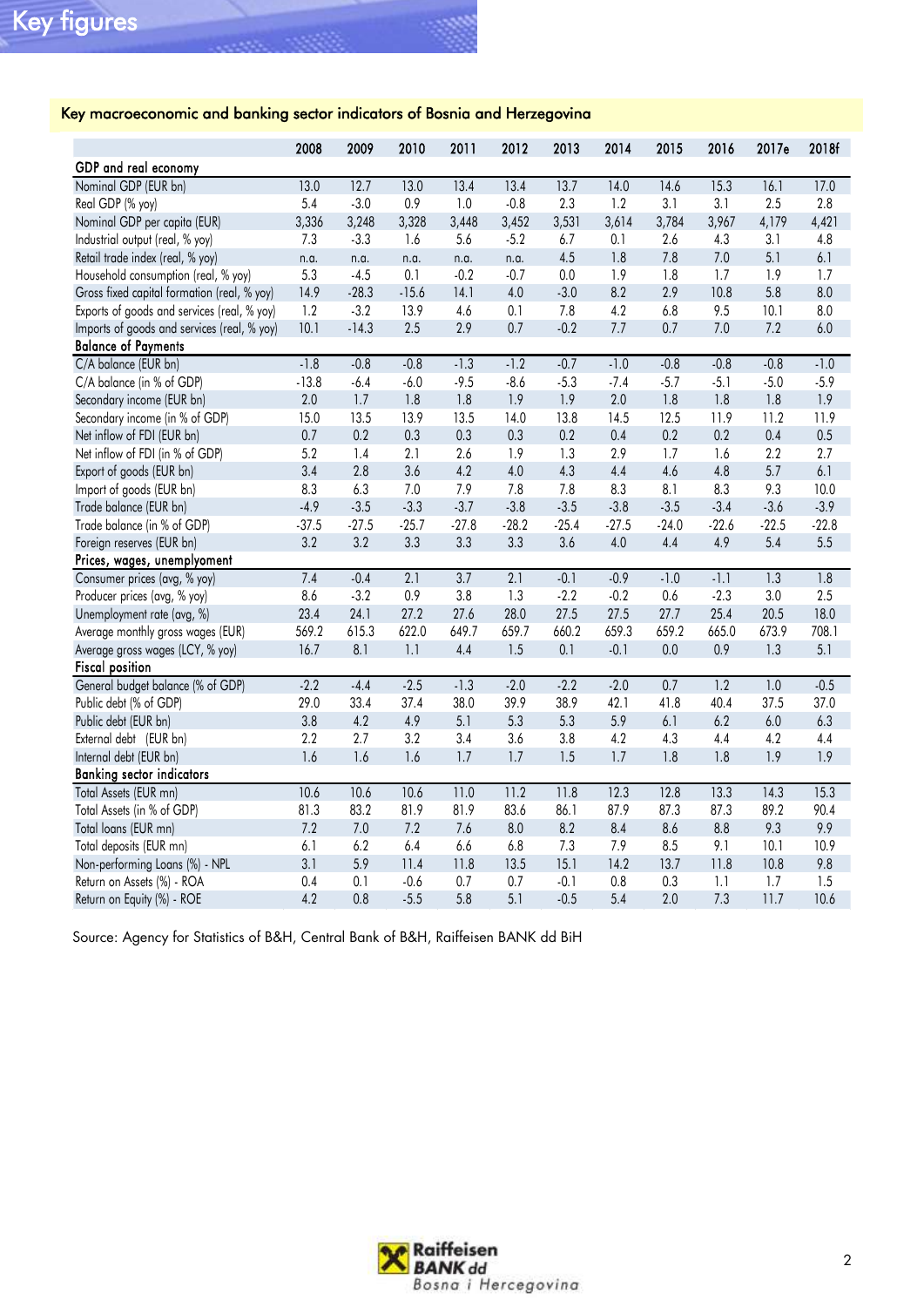BAM anchored to EUR



 *Source: Raiffeisen BANK dd BiH*



 *Source: Central Bank of B&H, Raiffeisen BANK dd BiH*



*Source: Central Bank of B&H, Raiffeisen BANK dd BiH*

#### No threats for the Currency Board Arrangement (CBA) in the foreseeable future

The Central Bank of B&H (CBBH) has successfully operated the Currency Board Arrangement (CBA) since 1998, according to which the local currency BAM is pegged to EUR at a rate of BAM 1.95583 to EUR. The main goal of the Currency Board Arrangement is to maintain the stability of the local currency which is prerequisite for the overall macroeconomic stability.

At the disposal of the CBBH there is only one monetary policy tool – the required reserve ratio. In accordance with the Law on the Central Bank of BiH, the Bank is not allowed to pursue the lender of last resort function, and it is prevented from conducting open market operations. Therefore, the Bank is completely insulated from the possibility of influencing interest rates and the money supply. This also implied that inflationary developments were largely reflecting global price movements of imported commodities and domestic policies affecting wages and social benefits.

Since global financial crisis back in 2008, the Central Bank of B&H loosens its monetary policy stance by reducing the required reserves ratio two times. First in 2009, the CBBH reduced the required reserves ratio from 10% to 7%, on all deposits with maturity of 12 months and above. Later in 2011 the CBBH decided to further loosen its monetary policy stance by reducing required reserves ratio from 14% to 10% on deposits with maturity of less than 12 months. Since then, the CBBH did not change its monetary stance recognizing the need for a continuation of the relaxing monetary policy.

Monetary liabilities of the CBBH have to be fully covered with foreign assets, i.e. the Law on the Central Bank of Bosnia and Herzegovina requires that the total amount of its monetary liabilities should never exceed its net foreign exchange reserves. Monetary liabilities of the CBBH, according to the Law on the Central Bank of Bosnia and Herzegovina, include the cash in circulation and local deposits of banks and other residents. Coverage of the local currency in foreign currency in relation to the needed minimum of 100% is used to act in case of unexpected events in foreign financial markets. According to last data from the Central bank of B&H, the coverage ratio of monetary liabilities stands at 105.8% as of Dec- 17.

The Currency Board Arrangement proved to be very efficient in maintaining the stability of the local currency and one of the key anchors of the macroeconomic policy and environment. The possible threat to the stability of the local currency could come from unexpected instability of the banking sector, uncontrolled increase of the State external debt or from the unsustainable current account deficit. However, these threats have from this perspective quite balanced risk prospect in the medium-term (5 years) and therefore we do not question the stability of the local currency under the CB arrangement. The ultimate goal of the monetary authorities as well as the key political players is to maintain the CBA as long as possible, as it has proved to be one of the anchors of macroeconomic stability and has enhanced the economic recovery in previous period. The only possible exit strategy from the CBA for now is the joining the EMU at some point.

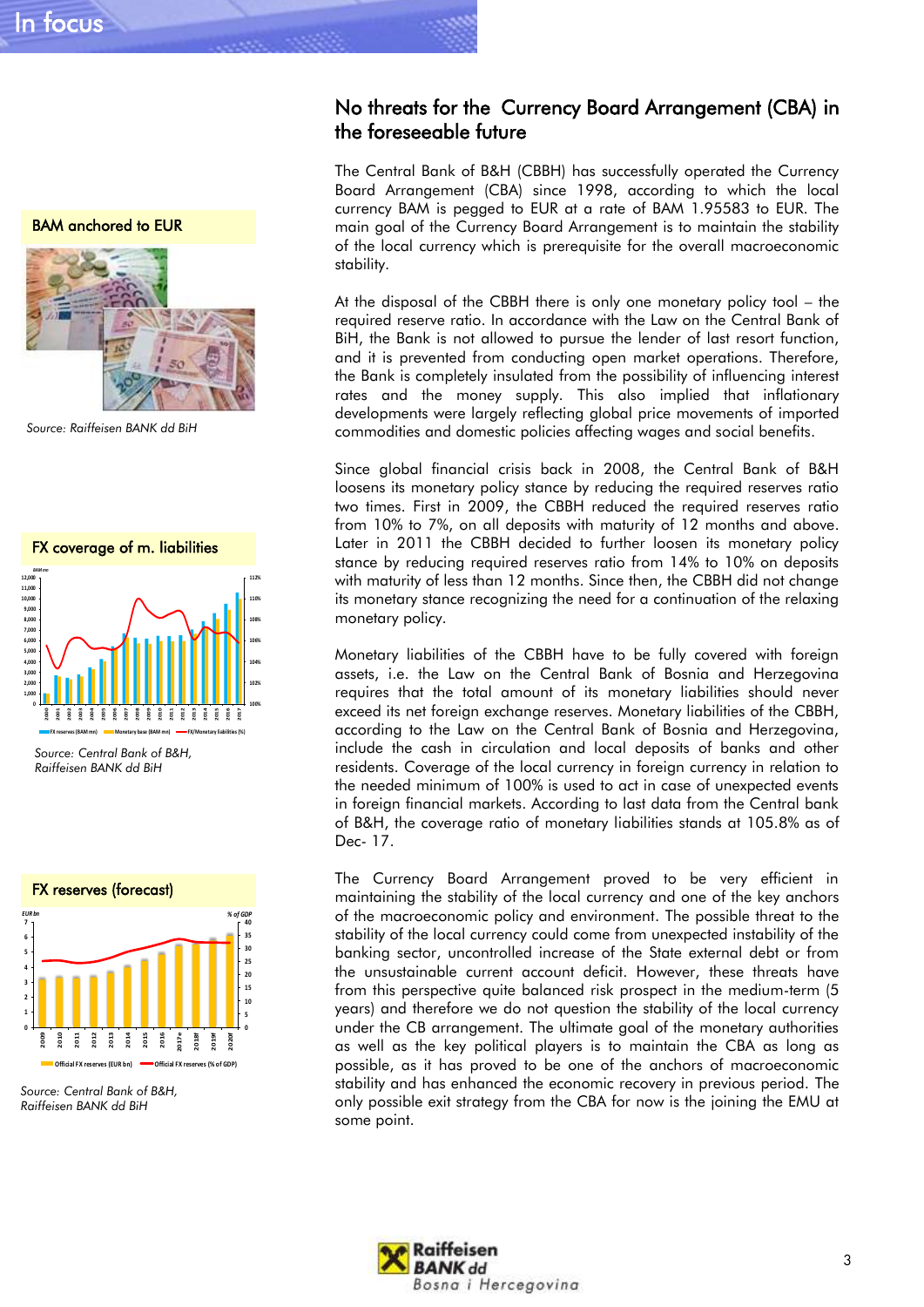

*Source: Agency for Statistics of B&H, Raiffeisen BANK dd BiH*



*Source: Agency for Statistics of B&H Raiffeisen BANK dd BiH*



*Source: Agency for Statistics of B&H, Raiffeisen BANK dd BiH*

#### Construction growth chained by unsupportive political landscape

Construction sector provides around 4.0% of GDP and around 4.5% of employment in B&H. It is one of the economic sectors which strongly suffered from the effect of the global economic crisis back in 2008-2009. More precisely, global recession in 2008 lead to five years of negative GVA (gross value added) performance of the construction sector (period from 2009 until 2013), with average negative growth rate of 5.5% yoy. In period 2014-2016, construction sector recovered mostly on the back of the low statistics base, contributing to around 0.1 pp to economic growth. According to the last available data, in first three quarters of 2017 the construction sector has posted increase of 1.1% yoy, the weakest print in four years. Even though, this will be the fourth straight year in which construction sector has positive contribution to real GDP, its importance to overall economy (GDP) is rather trivial. To analyse dynamics of the construction sector we primarily follow the indices of production in construction published by the State Agency for Statistic on quarterly level dynamics (consistent with GVA for construction sector please see chart Construction figures). Since 2015 seasonally adjusted production in construction is in negative area: decline of 1.9% yoy on average in period 2015-2017. Breaking down the components of the production in construction index clearly point to subsection of the construction sector which is the main drag to the overall performance. By types of construction in the same period (2015-2017), the respectable index increased by 5.7% yoy (on average) in the building constructions and decreased by 7.2% on the civil engineering works. Therefore, the weak performance of the civil engineering is still main drag to the overall performance of the construction sector while positive dynamics in building construction is not strong enough to mitigate negative effect reported in civil engineering.

Negative figure within the civil engineering sector is reflection of the elusive political stability within the country. Since the last General Elections (Oct-14) we evidenced total lack of new construction sights on largest infrastructural project in the country – Corridor VC. The main political parties, up until Dec- 17, could not agree on Law on Excise duties as key precondition to withdraw the funds from the international financial institutions (EBRD and EIB) for the infrastructure projects. Consequently, since 2015 the civil engineering hovers within negative territory, bringing down the total construction sector to very low levels. Nevertheless, construction remains the sector with the highest potential for growth in the mid-term period, while utilization of such a potential is highly coherent with the political stability of the country. Announced investments in energy sector along with accelerated construction works in infrastructure, could push the construction sector indices into the positive double-digit area. From current political and economic perspective we see high probability for such scenario to be materialized. More precisely, the EBRD has signed a Memorandum of Understanding with B&H in Feb-18 to disburse a three - year EUR 700 mn loan to finance highway construction in both entities. Also we have to bear in mind the approaching General Elections, which are usually followed by numerous infrastructure projects (mostly in reginal roads) while we also expect several energy projects to be constructed in mid-term period (HPP Vranduk, WM Podvelezje etc). All in all we see a good chance for the construction sector to be the key engine of the economic growth in mid-term period if we see supportive political landscape for such scenario.

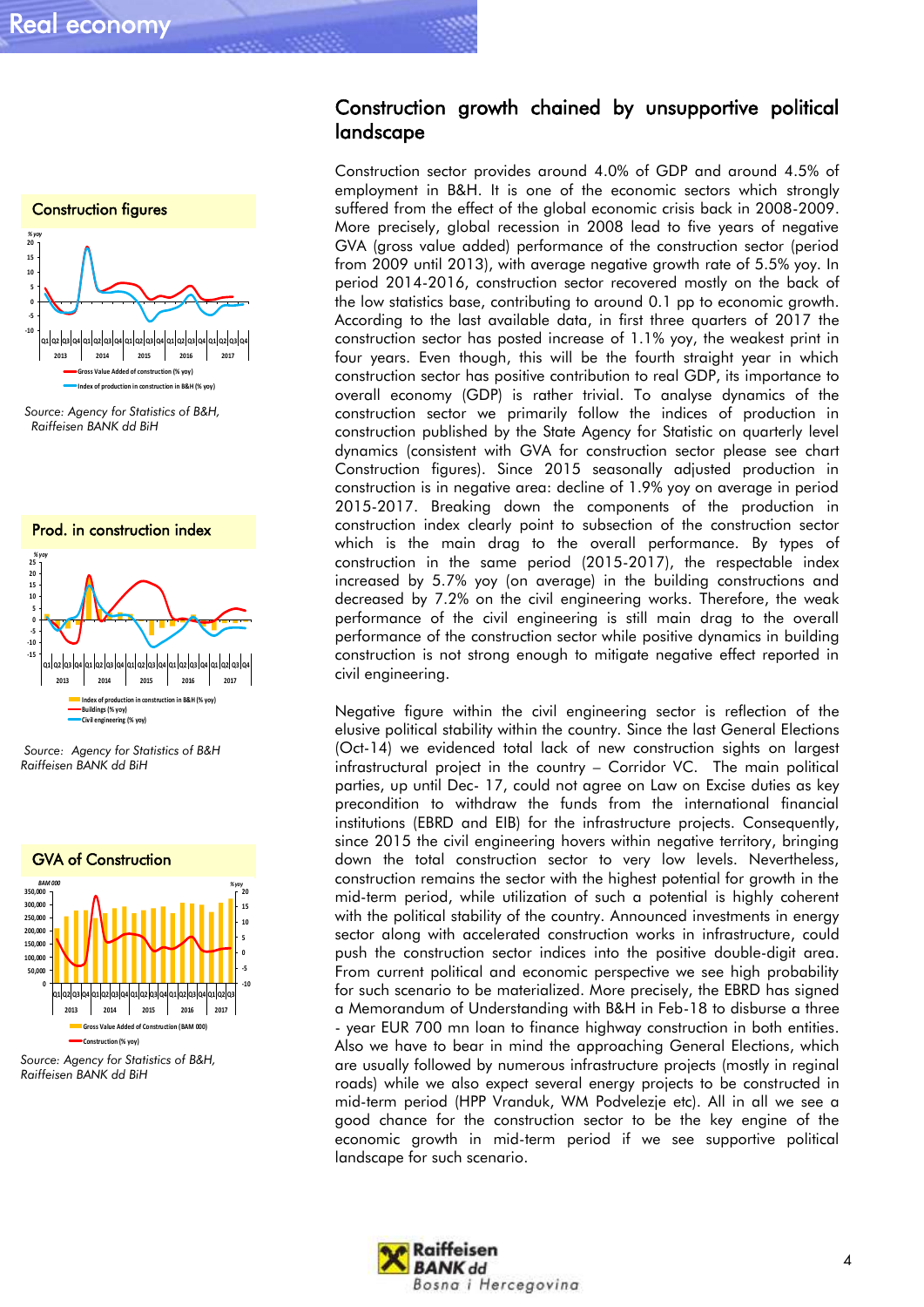

 *Source: Agency for Statistics of B&H , Raiffeisen BANK dd BiH*



 *Source: Agency for Statistics of B&H, Raiffeisen BANK dd BiH*



#### Only few macroeconomic data available for first month of 2018

As the Agency for Statistics of B&H is in the process of the methodological changes for key heavy weight indicators, only several indicators are available as of Jan-18.

Trade balance: B&H exports jumped in Jan-18, mainly due to stronger demand for mineral products (43.5% yoy) and base metals (50.0% yoy), which contributed to 1/2 of total growth. Explicitly, export of goods expanded at an annual rate of 25.4% (amounting to BAM 906 mn), which represented a strong acceleration from 10.7% yoy growth registered in Dec-17. In same month, import of goods soared by 24.2% yoy in turnover to reach BAM 1.25 bn, thus marking the strongest gain in seven years. Thus, the trade deficit totalled BAM 348.8 mn which is increase by 21.1% yoy while the export to import ratio reached a new all-time high of 72.2%. Export turnover to the EU market hit BAM 686.5 mn, up 25.1% yoy, accounting for 75% of the total export of B&H. Import from EU reached BAM 773.5 mn (or 61% of total import), soaring 19.8% yoy. It is too early to say that this year's trade turnover will surpass our target rates, but with such favourable starting point in 2018, the upward revision could be occurred in period ahead. However, we should wait at least until end of Q1 before changing our target rates for 2018.

Labour market: Average net wages posted an increase of 2.7% yoy up to BAM 870 as of Jan-17: the highest average net salary is still earned in the financial and insurance sector (BAM 1,423) and the lowest in accommodation and food service activities (BAM 541). In same month, total number of persons in paid employment in B&H amounted to 790.943, which are up by 3.1% compared to Jan-17. The highest number of employees is still registered in area of manufacturing (20.7% of total employees) and wholesale/retail trade (18.6% of total employees). Unemployment rate has continued to decline in Jan-18 but the level of the official unemployment is still very high. In terms of registered unemployment, the rate decreased to 37.5% in Jan-18, thus marking the lowest unemployment rate since data are available. As a reminder, the results from the annual labour force survey (using ILO methodology, which accounts for undeclared work) point to a decline in unemployment rate to 20.5% in 2017. Total number of unemployed persons in Jan-18 amounted 475,541 out of which 8.3% refers to persons with university qualification, 28.0% to secondary school qualification, 33.2% to unskilled workers. All in all, we expect that the official labour market statistics will continue to post signs of strength in 2018, along with LFS figures which we use as more relevant data for the economy of B&H. In that sense, LFS unemployment rate is expected to decline further down to 18% in 2018, but mostly as a result of shrinking labour force and "brain drain" phenomena visible in past two years, rather than more distinct economic dynamics.

Tourism sector: After B&H B&H registered its best tourist season in post war period in 2017 (with 1,317 thds arrivals and 2,677 thds nights 12.3% yoy), positive trend in tourist sector has continued in 2018. In Jan-18 tourists in B&H realized 63.8K visits and 147.5K nights which is increase by 15.3% yoy and by 18.5% yoy. Concerning the structure of foreign tourist nights in Jan-18, most of them were realized by tourists from Croatia (34.0%), Serbia (15.2%), Slovenia (6.3%), Turkey (6.1%) and Italy (3.6%). Tourism is rising contributor the B&H economy and its upward momentum is expected to be continued in this year as we expect new peaks in tourism sector during 2018.

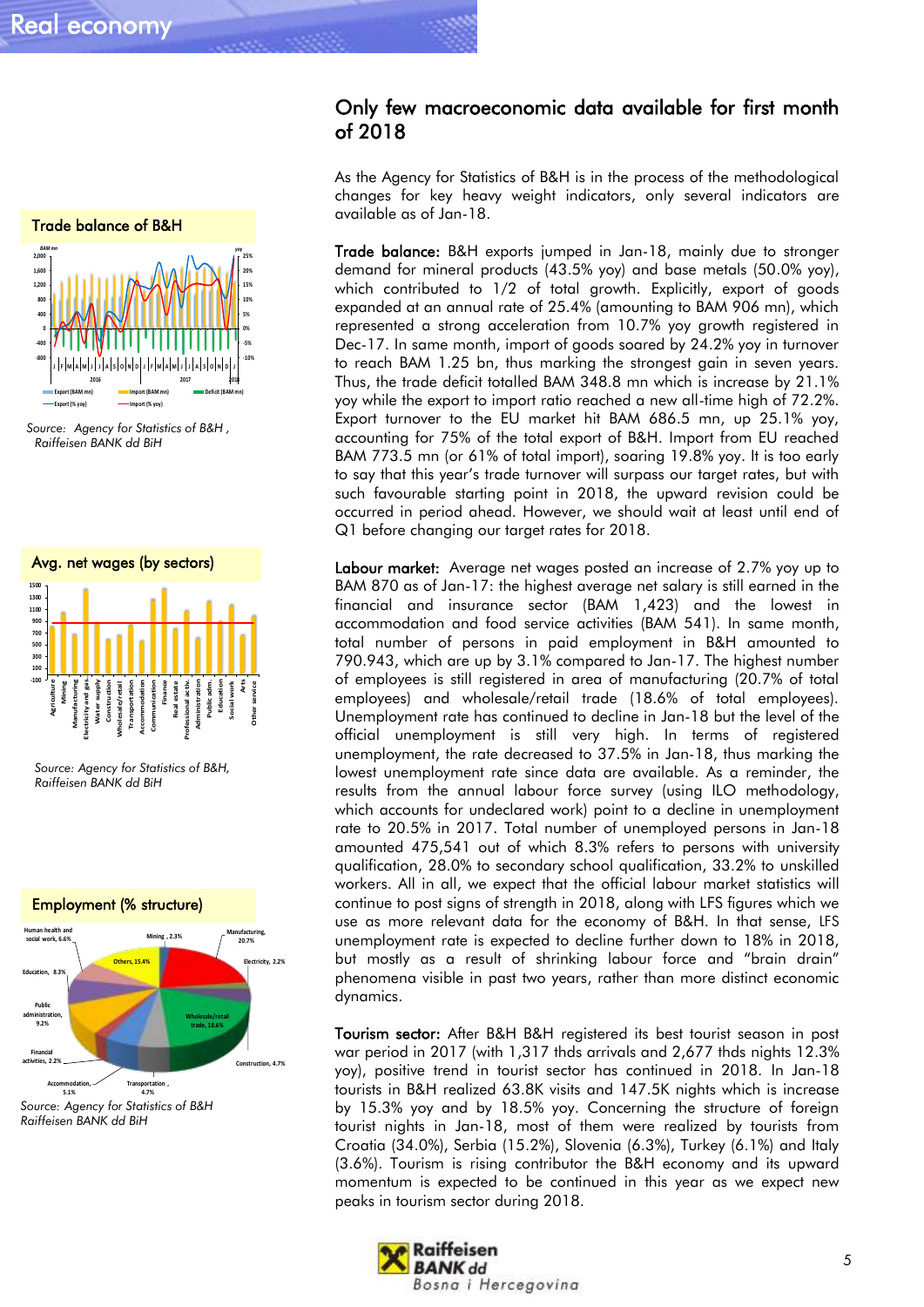

 *Source: Central Bank of B&H, Raiffeisen BANK dd BiH*



*Source: Central Bank of B&H , Raiffeisen BANK dd BiH*



*Source: Central Bank of B&H , Raiffeisen BANK dd BiH*

#### Corporate sector remained main driver of loans and deposits growth in Jan-18

The banking sector figures for 2017 continued to flow in, one by one, confirming that last year was the best period for the banking sector performance since the global financial crisis in 2008. Preliminary profitability figures have shown that B&H banks ended the previous year with net profit of BAM 385.8 mn which is by 50.6% higher bottom-line result compared to 2016. In 12 months of 2017, B&H banks collected revenues in total amount BAM 1.42 bn (7.1% yoy), thus being at the alltime high level. Amount of net interest revenues also reached its peak in 2017 of BAM 830.3 mn (3.3% yoy) while non-interest costs totalled BAM 1.04 bn (-3.3% yoy). Consequently, the key profitability ratios were as follows:  $ROAA = 1.5\%$  and  $ROAE = 10.3\%$ . For the time being, these are the only available profitability figures for 2017, while more comprehensive overview of the banking sector performance in 2017 in next report (scheduled to be published by the end of Apr-18).

Banking sector has maintained its growth momentum in first month of 2018, with strong performance on both sides of the balance sheet (loans and deposits). It also should be highlighted that the corporate sector was the main driver of loans and deposits figures in Jan-18. In particular, total loans granted by B&H banks in Jan-18, increased by 6.9% yoy (7.1% yoy) thus reaching value of BAM 18.36 bn. As already mentioned, the corporate sector was at the forefront of loans dynamics in Jan-18, growing by 8.1% yoy (strongest gain since Nov-11) up to BAM 8.68 bn or 47.3% of total loans. Retail loans growth was also robust although with slightly slower pace than corporate amounting (7.1% yoy - highest since Apr-09) to BAM 8.64 bn (47.0% of total loans). On the negative note, the lending towards the public sector declined by 6.6% yoy to BAM 936 mn or 5.1% of total loans.

In same month, total deposits of B&H banking sector reported growth of 11.2% (10.8% yoy in Dec-18), which is 9th consecutive month of doubledigit deposits expansion and 59th straight month in which growth of total deposits exceed the growth of total loans. Corporate sector was also the main driving force behind deposits dynamics, growing by 19.5% yoy (highest since Nov-07) up to BAM 4.9 bn or 24.6% of total deposits. Citizens savings went up by 5.4% yoy (lowest since Sep-09), still holding the largest share in deposits structure (BAM 11.3 bn or 56.7% of total deposits). Finally, public sector deposits totalled BAM 2.25 bn (33.6% yoy) which accounts to 11.3% of total deposits. Accordingly, total deposits in Jan-18 reached value of BAM 19.92 bn (all time high) while the L/D ratio went down further to 92.2% - 18th straight month in which L/D ratio is below 100%.

In this year we expect continuation of a more healthy level of credit growth in range of 5-7% yoy fuelled by export driven corporate segment and planned infrastructural investments expected in Election 2018. Retail segment should remain in focus of banks due to its solid risk profile and stable growth of private consumption. Deposits in the Bosnian banking sector should remain robust, growing at an "accustomed" range of 5-7% yoy, driven by LCY demand deposits and short-term FCY deposits. Although B&H banking sector proved to be quite resilient to political turmoil and crisis in the past, the political uncertainty is clearly one of the key obstacles for a more prominent revival of banking sector dynamics, as well as for the market's general risk perception by investors.

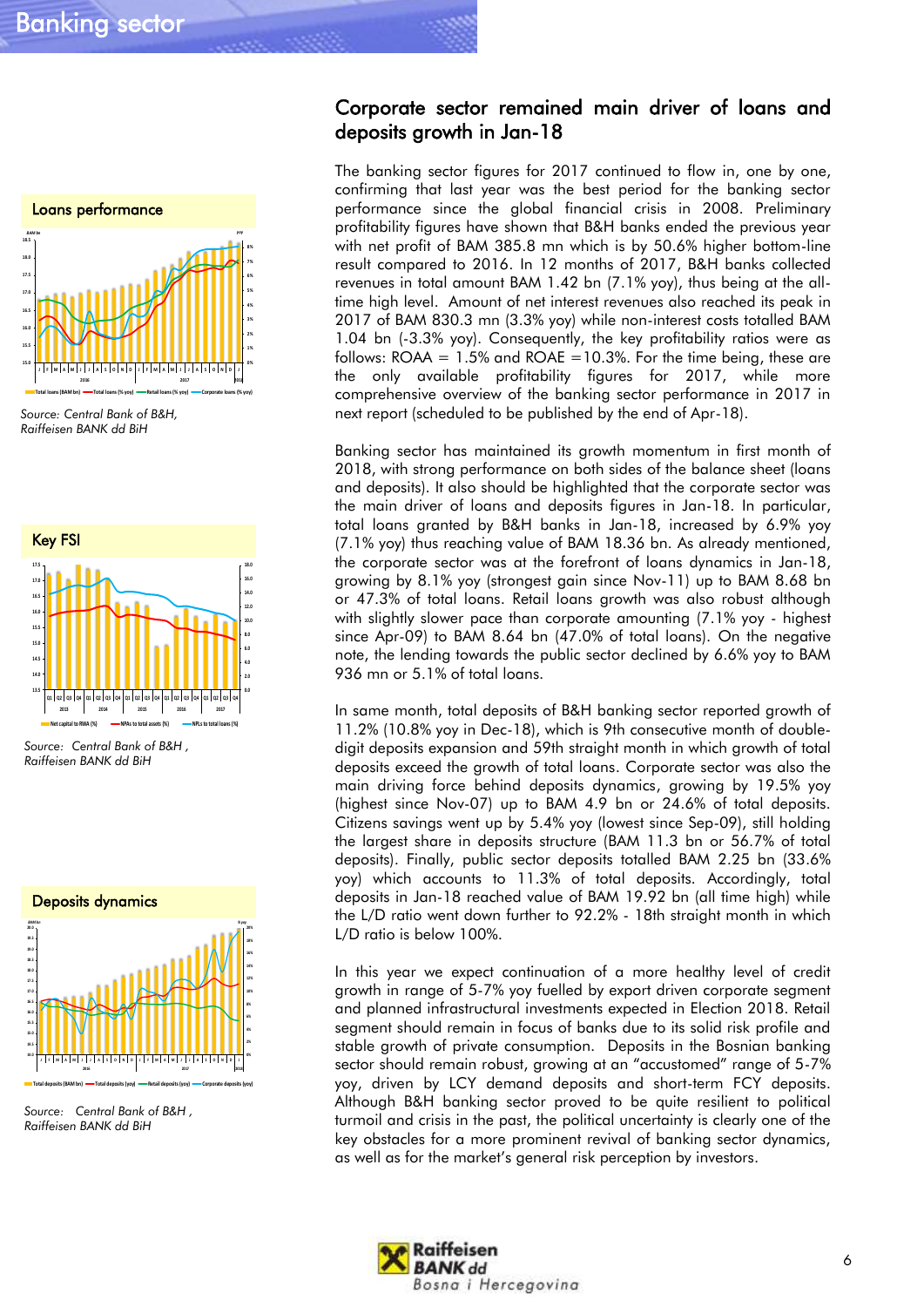





*Source: Agency for Statistics of B&H, RBI/Raiffeisen RESEARCH*



All eyes are already on October's General Elections

After Moody's had confirmed the B3 credit rating for B&H (with stable outlook) in Feb-18, S&P also affirmed its B/B long and short-term foreign and local currency sovereign credit ratings on B&H. S&P underlined that the rating could be revised upwards if the political setting recovered its reform agility, resulting in maintained, solid growth momentum by supporting investments and markedly lifting income levels. On the other hand, S&P could lower the ratings if political developments in 2018 create a bottleneck that revers progress made under the reform agenda so far and notably reduces the growth momentum. In our view, it is not reasonable to expect any changes, upward or downward revision, of the B&H credit rating in the mid-term period. Both Moody's and S&P underline the political landscape as the main risk/opportunity for the economic dynamics in 2018. With General Elections just seven months away, we see low probability of ongoing positive political developments, but instead intensified national rhetoric and political manoeuvring which will, consequently, result in absence of any fundamental reforms. Therefore, we remain firm on stand that political developments ahead will create a bottleneck for the continuation of the reforms related to the EFF with the IMF or EU membership path. As for the fiscal stability even without the IMF 2018 Budgets should be viable and stable as the ministries will most probably again turn more to the local debt market. Moreover, due to satisfactory level of liquidity in 2018, need for financial funds was reduced, so all planned auctions in FB&H for H1 2018 were cancelled while RS entity also cancelled 2 T-bills auctions In Q1 2018. However, in 2019, after the Elections we believe the IMF is the only viable alternative for financing.

As for 2018 outlook, we still expect slight acceleration of real GDP growth close to 3.0% yoy. Other major financial institutions also recon on similar growth momentum in this year: Moody's predicts real GDP expansion of 3.7% yoy in 2018 (which is the most optimistic scenario from all major international financial institutions: EBRD and S&P forecasts real GDP growth of 3.0%, the IMF and the World Bank of 3.2% yoy. Several important macroeconomic indicators available for Jan-18 envisage to continuation in acceleration upturn (export of goods expanded by 25.4% yoy, net salaries grew by 2.7% yoy, while total loans jumped by 6.9% yoy). It is also important to underline that in Feb-18 the EBRD signed the Memorandum of Understanding with B&H to disburse a three-year EUR 700 mn loan to finance highways construction in both entities. Therefore, for the time being we stick to our projections that the business cycle in 2018 will be borne by more robust revival of gross investments (8.0% yoy), followed by exports of goods and services (8.0% yoy) and private consumption (1.7%). Declining unemployment rate (down to 18% in 2018 by LFS methodology) is assumed to remain reflection of a fall in the activity rate and a reduction of the labour force. Inflation is expected to be boosted again to more healthy levels being at the level of 1.8% yoy on average, mostly thanks to supply side factors such are higher imported prices of oil, food and beverages and transport prices. IMF and S&P are also predicting rising price pressure in 2018 but at slightly slower pace being at 1.6% yoy respectively. Improved private consumption should push the imports of goods and services up to 6.0% yoy while we also expect the C/A deficit to widen up to 5.9% of GDP in 2018. We also reckon on the gradual improvement of the FDI print, up to 2.7% in 2018 but which is still well below the pre-crisis levels (before 2009). All in all, in years ahead we expect improved economic performance while the main risk but also the main opportunity for our baseline scenario emerges from the political stability and outcome of the General elections in Oct-18.

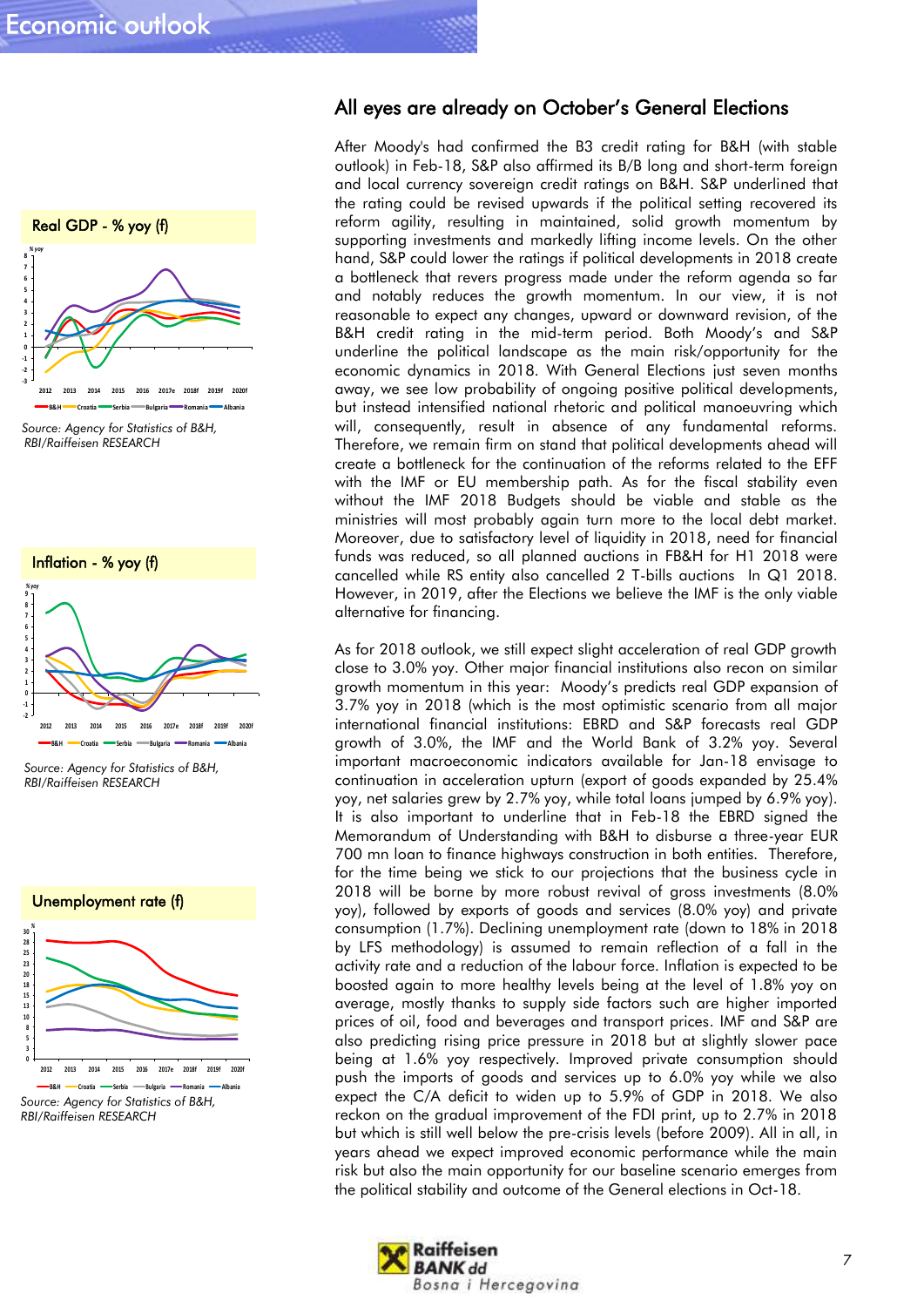# Raiffeisen *BANK* d.d. Bosna i Hercegovina

Investment Banking Sanja Korene, Head of Investment Banking; Phone: + 387 33 28 71 22, e-mail: sanja.korene@raiffeisengroup.ba Ivona Zametica, Chief Economist/Head of Research and Advisory; Phone: + 387 33 28 77 84, e-mail: ivona.zametica@raiffeisengroup.ba Srebrenko Fatušić, Financial Analyst; Phone: + 387 33 28 79 16, e-mail: srebrenko.fatusic@raiffeisengroup.ba Asja Grđo, Senior Specialist for Capital Markets; Phone: + 387 33 28 77 21, e-mail: asja.grdjo@raiffeisengroup.ba Nadira Čenanović, Head of Brokerage Business; Phone: +387 33 28 76 47, e-mail: nadira.cenanovic@raiffeisengroup.ba

# Raiffeisen *CAPITAL* a.d. Banja Luka

Vedrana Đukić, Director; Phone: + 387 51 23 14 90, e-mail: vedrana.djukic@raiffeisengroup.ba

Editor: Ivona Zametica Chief Economist

# Publisher:

Raiffeisen *BANK* d.d. Bosna i Hercegovina

Zmaja od Bosne bb, 71000 Sarajevo

[www.raiffeisenbank.ba](http://www.raiffeisenbank.ba/)

Raiffeisen direct info: +387 33 75 50 10 • Fax: +387 33 21 38 51

The cut-off date for the data used in the publication March 28<sup>th</sup>, 2018 This publication was completed on March 30<sup>th</sup>, 2018 The publication was published on March 30<sup>th</sup>, 2018